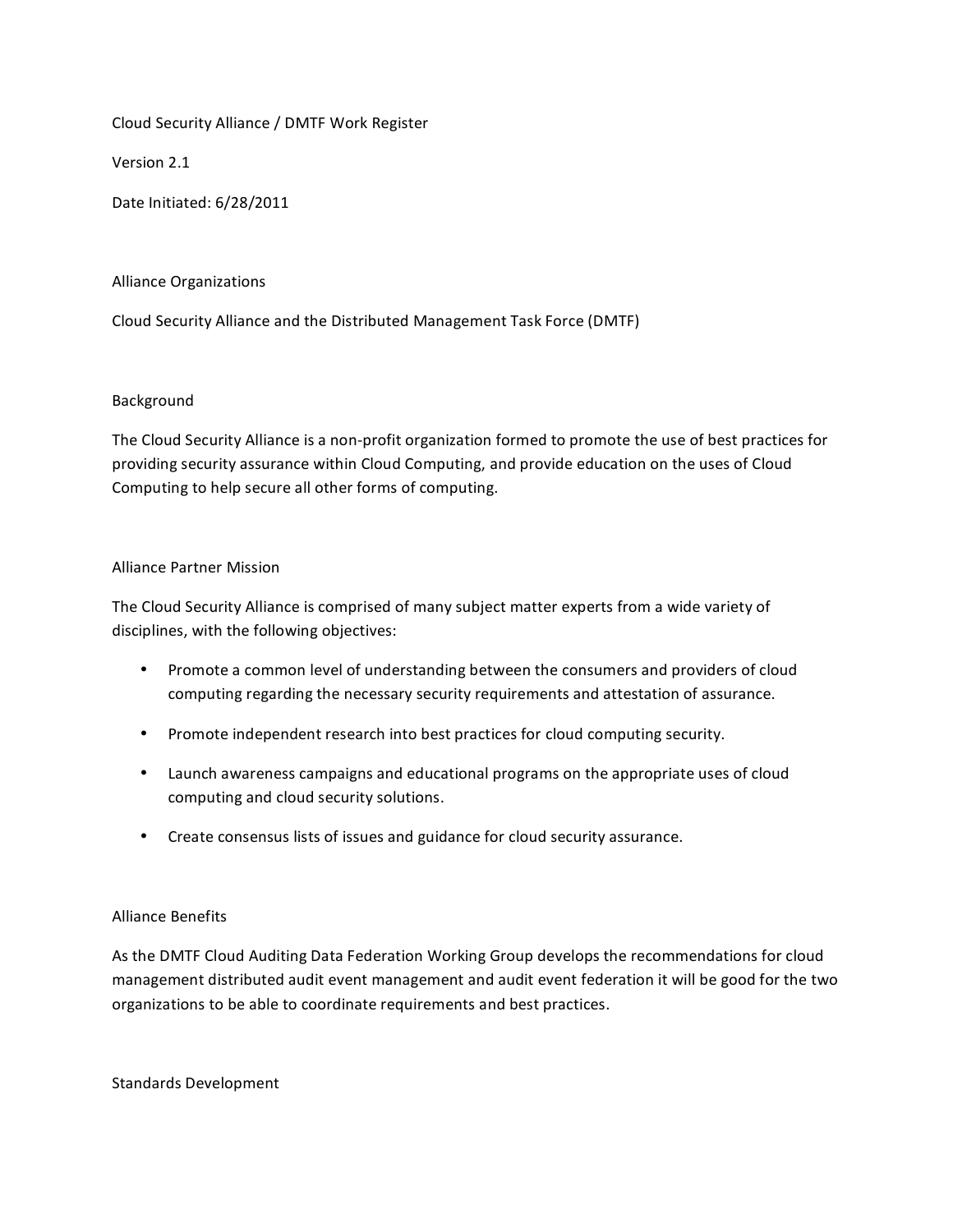The DMTF and the Cloud Security Alliance seek to promote best practices to improve the security, privacy and trust of cloud computing. Both organizations currently plan to adopt appropriate existing standards and assist and support recognized bodies developing new standards relevant to cloud computing. Therefore an alliance between our organizations would help ensure alignment in the industry.

Review of Cloud Security Alliance work by the DMTF:

- Cloud Security Alliance will make available to the DMTF, work in progress versions of relevant best practices for review by DMTF members.
- Cloud Security Alliance will support schema and profile and other technical protocol extensions to support DMTF audit event federation and collection in the CSA Cloud Audit (A6), CSA Cloud Trust Protocol working groups as requested by the DMTF.
- Cloud Security Alliance will not produce audit event federation and collection specifications that conflict or diverge from DMTF proposed best practices or standards.

# Milestones / Dates

- Cloud Management Security requirements from CSA by 4Q11
- Audit event federation and collection description of distributed audit events from DMTF by 4Q11&

## Work Register Review Date

Work registers should be reviewed on a regular basis to update progress on the milestones and to adjust the work registers based on changes in objectives between the partner organizations. This section identifies the time frame when the work register will be reviewed. It should be less than two years from the date when the work register was initiated. Next work register review is June 2012.

Resources Identified / Points of Contact:

# CSA:

• Chris Hoff, choff@packetfilter.com

DMTF:

- Winston Bumpus, president@dmtf.org
- Matt Rutkowski, cadf-chair@dmtf.org